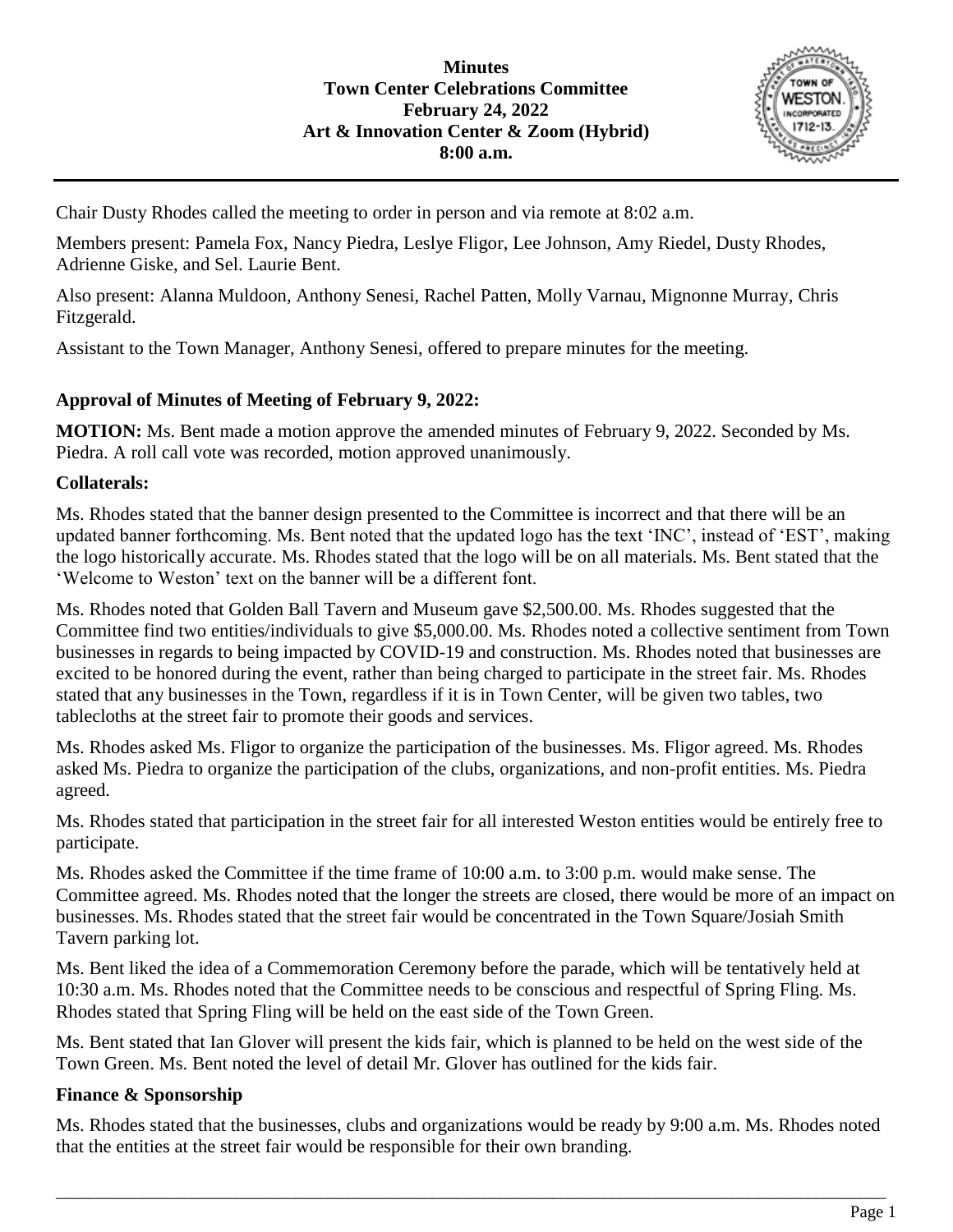Ms. Fox asked if the property owners at the Walgreens plaza have been notified. Ms. Rhodes stated that she will be in contact with the owners.

There was discussion regarding if the Brothers back parking lot would be accessible to customers. Ms. Rhodes suggested using access behind St. Julia's and Boston Post Road.

Ms. Rhodes stated that the existing restaurants would be food vendors for the event.

Ms. Riedel noted that if the May 22, 2022 rain date is used, St. Julia's holds their weekly services. Which means, St. Julia's would need to use their parking lot. Ms. Riedel stated that during the rain date, the only times Saint Julia's parking lot would be open is 12:30 p.m. to 2:00 p.m. on Sunday, May 22, 2022.

Ms. Giske stated that there is an external power source near the pergola and the Josiah Smith Tavern.

Ms. Rhodes stated that five businesses are already signed up. Ms. Rhodes stated that the street fair booths should be animated and interactive. Ms. Rhodes stated that text should include, 'donations are welcome'.

Mr. Fitzgerald stated that he can create online application forms.

Ms. Fligor stated that she will connect with Mr. Glover regarding a pre-event / scavenger hunt at local businesses. Ms. Fligor suggested that a gift/drawing prize could be a hat with the logo, specifically geared towards youth.

Ms. Fligor stated that the Town Center banners should be up two weeks before the Celebrate Weston event. Ms. Rhodes stated that she is in contact with the Town to install the banners. Ms. Rhodes stated that each light pole banner would be roughly \$100. Ms. Rhodes stated that there are 34 light poles with banner holders. Ms. Rhodes stated that the Town is working on devising regulations for banners.

Ms. Rhodes stated that a list of organizations can be added to the brochure.

Ms. Piedra spoke with Gail Palmer, Chair of the Mass Central Rail Trail Committee. Ms. Piedra proposed a morning walk from Town Hall up to the Rail Trail and down Church Street and back to the Town Green. Ms. Piedra stated that 8:00 a.m. would be the start time. Ms. Rhodes stated that the title of the walk is 'Celebrate Weston: Morning Fun Walk/Jog'. Ms. Piedra also proposed a Weston Forest and Trail Association (WFTA) hike that begins at Land's Sake. Ms. Piedra also noted that another idea would be to make a walk that is more accessible, in Town Center. Ms. Murray noted that residents have various levels of mobility regardless of age and she noted that she will work with the COA, Ms. Piedra, and the WFTA regarding messaging.

Ms. Fligor asked for clarity regarding sponsorship levels and the level of promotion for donors. Ms. Rhodes stated that hardcopy and the online presence of sponsorship would occur. Ms. Bent asked if there will be a program with a map of event locations.

Ms. Fox stated that 11 a-frames/sandwich boards could have sponsorship promotion on the back. Ms. Rhodes stated that the Patron and Celebrant sponsorship levels would have their logo/information on the back of the aframes. Ms. Fligor noted that more a-frames may be necessary, at least 15.

Ms. Fligor asked if there are opportunities for residents to speak/present on a topic of which they are a subject matter expert. Ms. Fligor suggested Patrick Ahern, prominent architect, may be interested in presenting on a given topic. Ms. Fligor noted that Mr. Ahern has a significant following. Ms. Piedra noted that First Parish Church would be interested in hosting Mr. Ahern. Ms. Rhodes asked Ms. Fligor of a name and a description of Mr. Ahern's talk. Ms. Fligor noted that he may be interested in being a significant sponsor of the event.

Ms. Rhodes noted that reenactors would present at Knox Park.

Ms. Piedra stated that First Parish Church are planning to hold tours of the Church and the bell tower. Ms. Piedra stated that a permit for the café at First Parish is in the process of being approved. Ms. Piedra stated that First Parish are planning to use their playground, have an art gallery exhibit, and have colonial era musicians perform. Ms. Rhodes stated that when discussing the Town of Weston, the Town is capitalized.

\_\_\_\_\_\_\_\_\_\_\_\_\_\_\_\_\_\_\_\_\_\_\_\_\_\_\_\_\_\_\_\_\_\_\_\_\_\_\_\_\_\_\_\_\_\_\_\_\_\_\_\_\_\_\_\_\_\_\_\_\_\_\_\_\_\_\_\_\_\_\_\_\_\_\_\_\_\_\_\_\_\_\_\_\_\_\_\_\_\_\_\_\_\_\_\_\_

Mr. Fitzgerald stated that Mr. Fligor will be working with the Recreation Department regarding the kid's activities. Mr. Fitzgerald stated that the Town would be able to provide a stage.